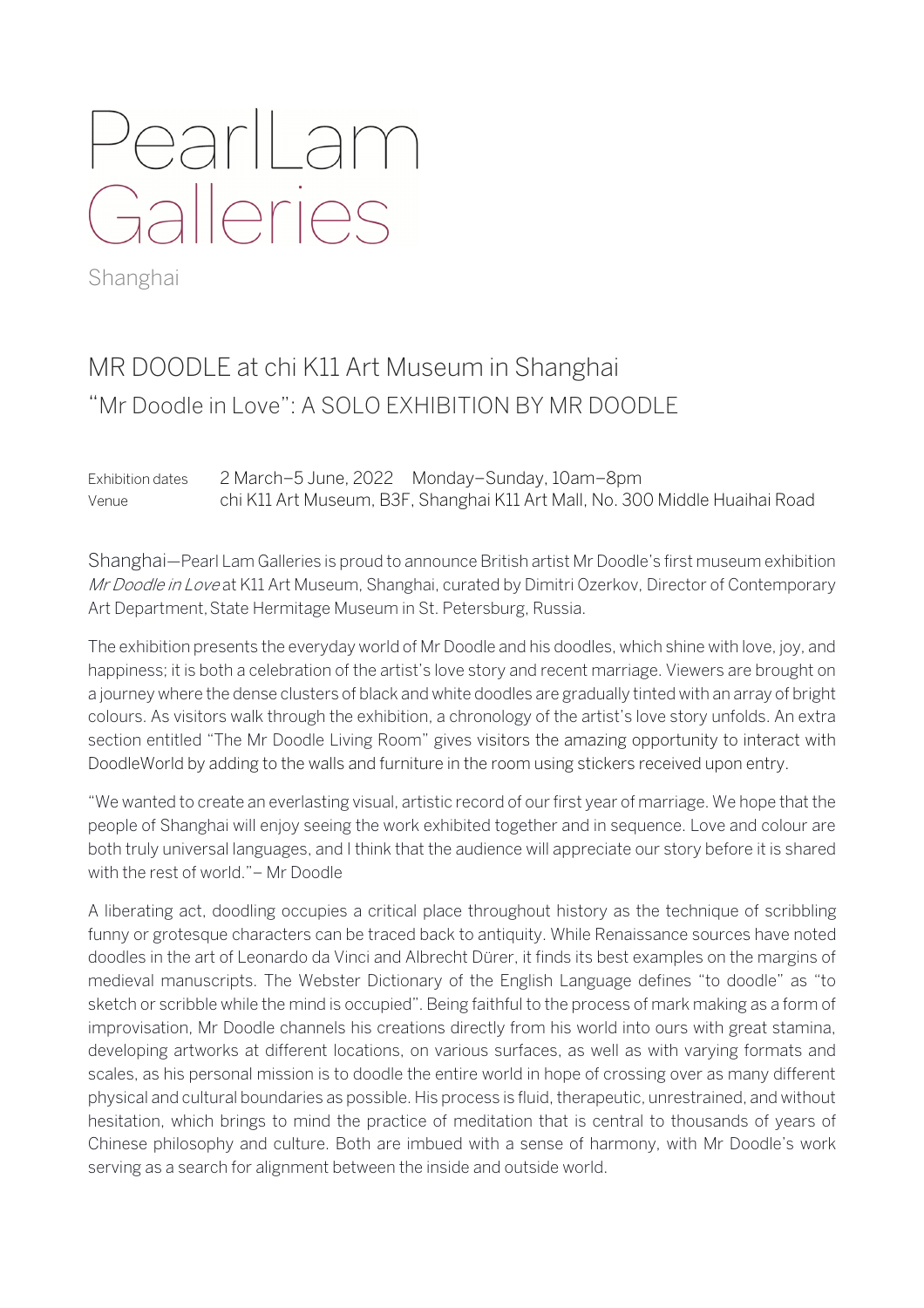"Sam's alter ego manifests his worldview through impulsive mark making and the act of visual performance. Poignant humanism lies within each of Mr Doodle's jovial characters; embodied with unique personalities, they serve as an autobiographical reflection of the artist's direct response towards his personal reflections and awareness of the surrounding world." – Dimitri Ozerkov

#### About the Artist

Mr Doodle began consuming the Earth's surface with doodles a little time after he was born in 1994. He started out by covering his parents' furniture with doodles and eventually his whole bedroom until he realised his home wasn't a big enough canvas and he began doodling on the walls of local fast food restaurants and schools. During his career, Mr Doodle has constructed a whole new visual phenomenon: his DoodleWorld, where he manifests his vision of the world, producing mesmerising and dense clusters of characters, objects, and patterns that grow and multiply relentlessly.

Mr Doodle began to garner recognition in the art world in 2017 and has since seen a meteoric rise in interest in his work. He stands at the forefront of a new art wave, taking the online art community by storm with a mass social media following. Truly a millennial artist, his works provoke discourse on what we consider fine art today.

Mr Doodle's works transcend beyond the canvas, invading furniture, big surfaces, clothing, and more. Like other artists of his generation, he also explored a number of collaborations with iconic brands, including Fendi, Puma, Samsung and MTV to begin with. But where Mr Doodle separates himself is in his sense of purpose: a deep and obsessive compulsion to expand and share his vision of his DoodleWorld. As a form of release or meditation, his process is fluid, therapeutic, unrestrained, and without hesitation, as if channeling directly from his world into ours with great stamina. He ultimately seeks to spread a sense of wonder, happiness, and love.

"My intention has always been to create a universal doodle language that can relate to and attract people from all over the world." – Mr Doodle

Recent solo exhibitions include Doodle Kyoto (2019), Shimadai Gallery, Kyoto, Japan; Doodle Tokyo (2019), Daikanyama Hillside Forum, Tokyo, Japan; and *Doodle World* (2018), ARA Art Center, Seoul, South Korea.

#### About Pearl Lam Galleries

Pearl Lam Galleries is a driving force within Asia's contemporary art scene. Founded in 2005, the gallery plays a vital role in stimulating international dialogue and cross-cultural exchange between the East and West.

Following a rigorous programme, Pearl Lam Galleries presents museum-quality exhibitions that reevaluate and challenge perceptions of cultural practice in Asia. With a thoughtfully balanced roster of Chinese and international artists, the gallery is strategic in its curation, positioning itself as an educator.

The gallery maintains a flagship space in the historic Pedder Building in Hong Kong, whilst the Shanghai gallery is situated in the heritage architecture in the Bund district. With a team of international staff, Pearl Lam Galleries' reach is global, having presentations at major international art fairs including The Armory Show, Art Cologne, Art Basel Hong Kong, Frieze Masters, and West Bund Art and Design.